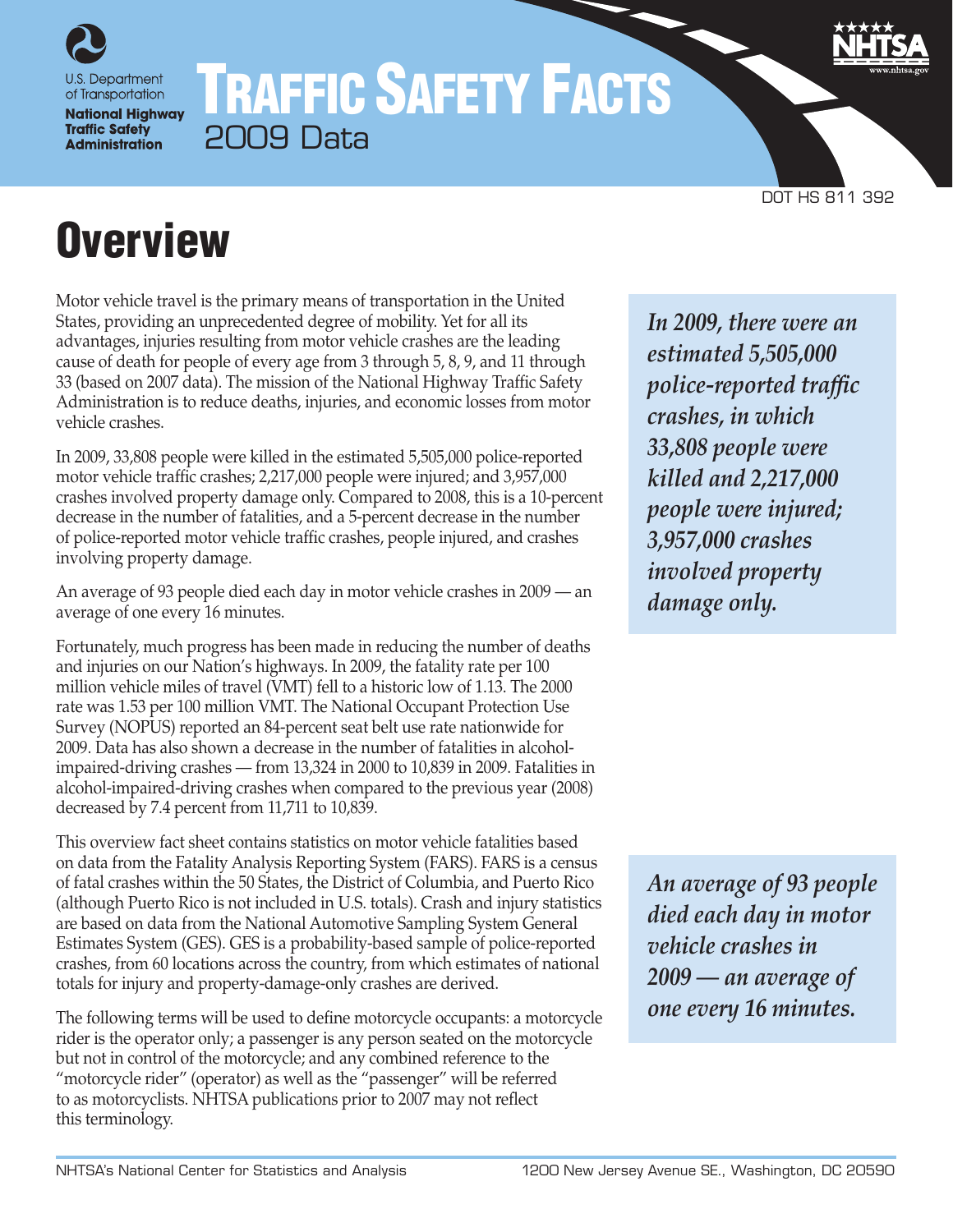| lable |  |
|-------|--|

2

## **People Killed and Injured and Fatality and Injury Rates, 2000-2009**

| i copic Kincu anu mjurcu anu i atanty anu mjury natos, 2000 2003 |                |                                                     |                                                                    |                                                  |                                                                             |                                                                     |                                                                                |                                                       |                                                                 |
|------------------------------------------------------------------|----------------|-----------------------------------------------------|--------------------------------------------------------------------|--------------------------------------------------|-----------------------------------------------------------------------------|---------------------------------------------------------------------|--------------------------------------------------------------------------------|-------------------------------------------------------|-----------------------------------------------------------------|
| Year                                                             | <b>Killed</b>  | <b>Resident</b><br><b>Population</b><br>(Thousands) | <b>Fatality</b><br><b>Rate per</b><br>100,000<br><b>Population</b> | <b>Licensed</b><br><b>Drivers</b><br>(Thousands) | <b>Fatality</b><br>Rate per<br>100,000<br><b>Licensed</b><br><b>Drivers</b> | <b>Registered</b><br><b>Motor</b><br><b>Vehicles</b><br>(Thousands) | <b>Fatality</b><br>Rate per<br>100,000<br><b>Registered</b><br><b>Vehicles</b> | <b>Vehicle Miles</b><br><b>Traveled</b><br>(Billions) | <b>Fatality</b><br>Rate per<br><b>100 Million</b><br><b>VMT</b> |
| <b>Killed</b>                                                    |                |                                                     |                                                                    |                                                  |                                                                             |                                                                     |                                                                                |                                                       |                                                                 |
| 2000                                                             | 41,945         | 282,172                                             | 14.87                                                              | 190,625                                          | 22.00                                                                       | 217,028                                                             | 19.33                                                                          | 2,747                                                 | 1.53                                                            |
| 2001                                                             | 42,196         | 285,082                                             | 14.80                                                              | 191,276                                          | 22.06                                                                       | 221,230                                                             | 19.07                                                                          | 2,797                                                 | 1.51                                                            |
| 2002                                                             | 43,005         | 287,804                                             | 14.94                                                              | 194,602                                          | 22.10                                                                       | 225,685                                                             | 19.06                                                                          | 2,856                                                 | 1.51                                                            |
| 2003                                                             | 42,884         | 290,326                                             | 14.77                                                              | 196,166                                          | 21.86                                                                       | 230,633                                                             | 18.59                                                                          | 2,890                                                 | 1.48                                                            |
| 2004                                                             | 42,836         | 293,046                                             | 14.62                                                              | 198,889                                          | 21.54                                                                       | 237,949                                                             | 18.00                                                                          | 2,965                                                 | 1.44                                                            |
| 2005                                                             | 43,510         | 295,753                                             | 14.71                                                              | 200,549                                          | 21.70                                                                       | 245,628                                                             | 17.71                                                                          | 2,989                                                 | 1.46                                                            |
| 2006                                                             | 42,708         | 298,593                                             | 14.30                                                              | 202,810                                          | 21.06                                                                       | 251,415                                                             | 16.99                                                                          | 3,014                                                 | 1.42                                                            |
| 2007                                                             | 41,259         | 301,580                                             | 13.68                                                              | 205,742                                          | 20.05                                                                       | 255,748                                                             | 16.13                                                                          | 3,032                                                 | 1.36                                                            |
| 2008                                                             | 37,423         | 304,375                                             | 12.30                                                              | 208,321                                          | 17.96                                                                       | 257,494                                                             | 14.53                                                                          | 2,974                                                 | 1.26                                                            |
| 2009                                                             | 33,808         | 307,007                                             | 11.01                                                              |                                                  |                                                                             | 258,781                                                             | 13.06                                                                          | 2,979                                                 | 1.13                                                            |
| Year                                                             | <b>Injured</b> | <b>Resident</b><br><b>Population</b><br>(Thousands) | <b>Injury Rate</b><br>per 100,000<br>population                    | <b>Licensed</b><br><b>Drivers</b><br>(Thousands) | <b>Injury Rate</b><br>per 100,000<br><b>Licensed</b><br><b>Drivers</b>      | <b>Registered</b><br><b>Motor</b><br><b>Vehicles</b><br>(Thousands) | <b>Injury Rate</b><br>per 100,000<br><b>Registered</b><br><b>Vehicles</b>      | <b>Vehicle Miles</b><br><b>Traveled</b><br>(Billions) | <b>Injury Rate</b><br>per 100<br><b>Million VMT</b>             |
|                                                                  |                |                                                     |                                                                    |                                                  | <b>Injured</b>                                                              |                                                                     |                                                                                |                                                       |                                                                 |
| 2000                                                             | 3,189,000      | 282,172                                             | 1,130                                                              | 190,625                                          | 1,673                                                                       | 217,028                                                             | 1,469                                                                          | 2,747                                                 | 116                                                             |
| 2001                                                             | 3,033,000      | 285,082                                             | 1,064                                                              | 191,276                                          | 1,585                                                                       | 221,230                                                             | 1,371                                                                          | 2,797                                                 | 108                                                             |
| 2002                                                             | 2,926,000      | 287,804                                             | 1,017                                                              | 194,602                                          | 1,503                                                                       | 225,685                                                             | 1,296                                                                          | 2,856                                                 | 102                                                             |
| 2003                                                             | 2,889,000      | 290,326                                             | 995                                                                | 196,166                                          | 1,473                                                                       | 230,633                                                             | 1,252                                                                          | 2,890                                                 | 100                                                             |
| 2004                                                             | 2,788,000      | 293,046                                             | 952                                                                | 198,889                                          | 1,402                                                                       | 237,949                                                             | 1,172                                                                          | 2,965                                                 | 94                                                              |
| 2005                                                             | 2,699,000      | 295,753                                             | 913                                                                | 200,549                                          | 1,346                                                                       | 245,628                                                             | 1,099                                                                          | 2,989                                                 | 90                                                              |
| 2006                                                             | 2,575,000      | 298,593                                             | 862                                                                | 202,810                                          | 1,269                                                                       | 251,415                                                             | 1,024                                                                          | 3,014                                                 | 85                                                              |
| 2007                                                             | 2,491,000      | 301,580                                             | 826                                                                | 205,742                                          | 1,211                                                                       | 255,748                                                             | 974                                                                            | 3,032                                                 | 82                                                              |
| 2008                                                             | 2,346,000      | 304,375                                             | 771                                                                | 208,321                                          | 1,126                                                                       | 257,494                                                             | 911                                                                            | 2,974                                                 | 79                                                              |
| 2009                                                             | 2,217,000      | 307,007                                             | 722                                                                |                                                  |                                                                             | 258,781                                                             | 857                                                                            | 2,979                                                 | 74                                                              |

**Sources:** Vehicle Miles of Travel and Licensed Drivers — Federal Highway Administration; Registered Vehicles — R.L. Polk & Co. and Federal Highway Administration; Population — U.S. Bureau of the Census. 2009 Licensed Driver data not available.

> The fatality rate per 100 million VMT in 2009 was 1.13, a decrease of 10 percent from 1.26 in 2008. The injury rate per 100 million VMT in 2009 was 74. The fatality rate per 100,000 population was 11.01 in 2009, a decrease of 10 percent from the 2008 rate of 12.30.

> Vehicle occupants accounted for 72 percent and motorcyclists accounted for 13 percent of traffic fatalities in 2009. The remaining 14 percent were pedestrians, pedalcyclists, and other nonoccupants. Males accounted for 70 percent of all traffic fatalities, 69 percent of all pedestrian fatalities, and 87 percent of all pedalcyclist fatalities in 2009.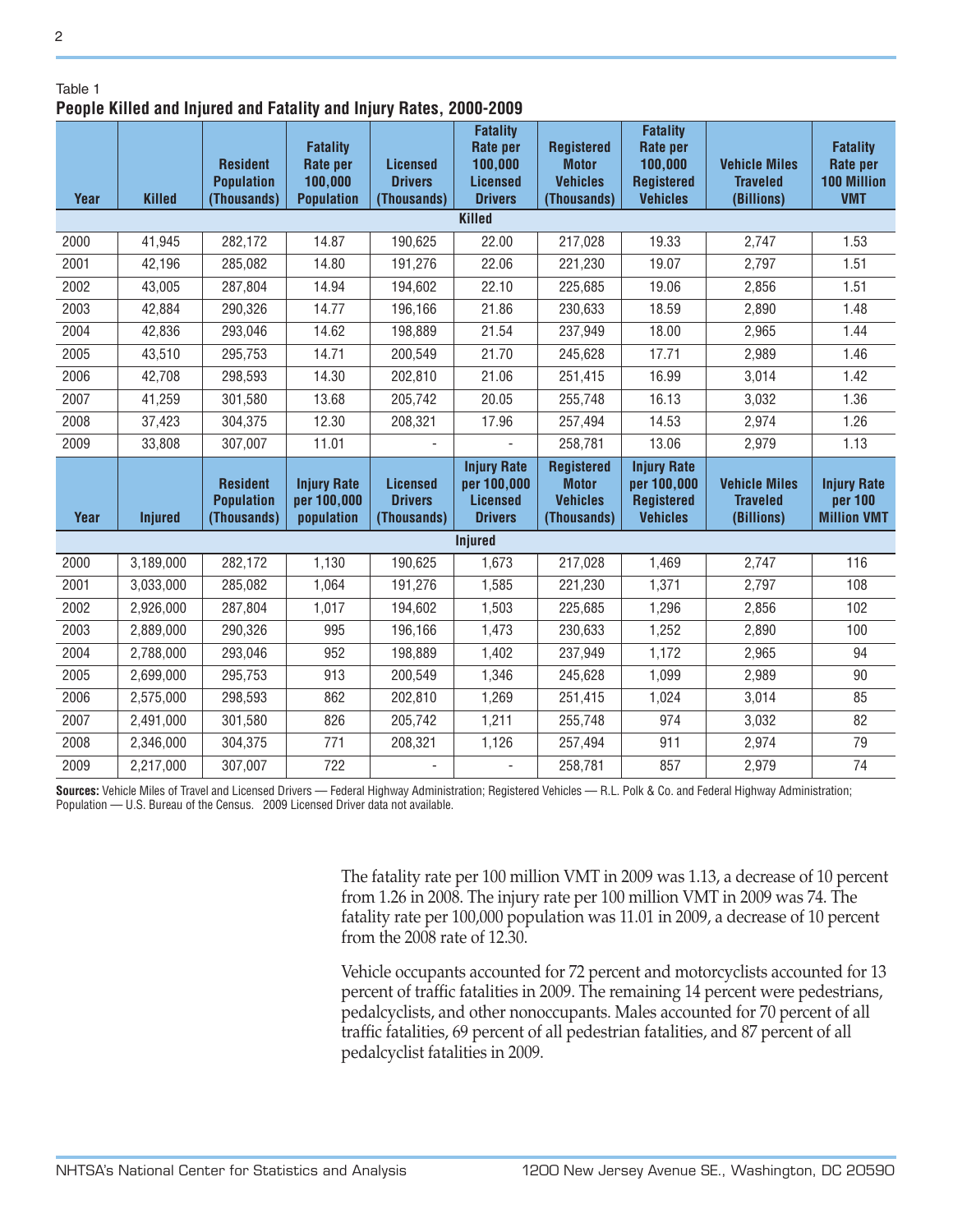### Table 2 **Motor Vehicle Occupants, Motorcyclists, and Nonoccupants Killed and Injured, 2000-2009**

|      | <b>Occupants by Vehicle Type</b> |               |               |              |                |                |         | <b>Nonoccupants</b> |         |                |              |              |
|------|----------------------------------|---------------|---------------|--------------|----------------|----------------|---------|---------------------|---------|----------------|--------------|--------------|
|      | <b>Passenger</b>                 | Light         | Large         |              | Other/         |                | Motor-  | Pedes-              | Pedal-  | Other/         |              |              |
| Year | Cars                             | <b>Trucks</b> | <b>Trucks</b> | <b>Buses</b> | <b>Unknown</b> | <b>Total</b>   | cyclist | trian               | cyclist | <b>Unknown</b> | <b>Total</b> | <b>Total</b> |
|      |                                  |               |               |              |                | <b>Killed</b>  |         |                     |         |                |              |              |
| 2000 | 20,699                           | 11,526        | 754           | 22           | 450            | 33,451         | 2,897   | 4,763               | 693     | 141            | 5,597        | 41,945       |
| 2001 | 20,320                           | 11,723        | 708           | 34           | 458            | 33,243         | 3,197   | 4,901               | 732     | 123            | 5,756        | 42,196       |
| 2002 | 20,569                           | 12,274        | 689           | 45           | 528            | 34,105         | 3,270   | 4,851               | 665     | 114            | 5,630        | 43,005       |
| 2003 | 19,725                           | 12,546        | 726           | 41           | 589            | 33,627         | 3,714   | 4,774               | 629     | 140            | 5,543        | 42,884       |
| 2004 | 19,192                           | 12,674        | 766           | 42           | 602            | 33,276         | 4,028   | 4,675               | 727     | 130            | 5,532        | 42,836       |
| 2005 | 18,512                           | 13,037        | 804           | 58           | 659            | 33,070         | 4,576   | 4,892               | 786     | 186            | 5,864        | 43,510       |
| 2006 | 17,925                           | 12,761        | 805           | 27           | 601            | 32,119         | 4,837   | 4,795               | 772     | 185            | 5,752        | 42,708       |
| 2007 | 16,614                           | 12,458        | 805           | 36           | 614            | 30,527         | 5,174   | 4,699               | 701     | 158            | 5,558        | 41,259       |
| 2008 | 14,646                           | 10,816        | 682           | 67           | 580            | 26,791         | 5,312   | 4,414               | 718     | 188            | 5,320        | 37,423       |
| 2009 | 13,095                           | 10,287        | 503           | 26           | 563            | 24,474         | 4,462   | 4,092               | 630     | 150            | 4,872        | 33,808       |
|      |                                  |               |               |              |                | <b>Injured</b> |         |                     |         |                |              |              |
| 2000 | 2,052,000                        | 887,000       | 31,000        | 18,000       | 10,000         | 2,997,000      | 58,000  | 78,000              | 51,000  | 5,000          | 134,000      | 3,189,000    |
| 2001 | 1,927,000                        | 861,000       | 29,000        | 15,000       | 9,000          | 2,841,000      | 60,000  | 78,000              | 45,000  | 8,000          | 131,000      | 3,033,000    |
| 2002 | 1,805,000                        | 879,000       | 26,000        | 19,000       | 6,000          | 2,735,000      | 65,000  | 71,000              | 48,000  | 7,000          | 126,000      | 2,926,000    |
| 2003 | 1,756,000                        | 889,000       | 27,000        | 18,000       | 7,000          | 2,697,000      | 67,000  | 70,000              | 46,000  | 8,000          | 124,000      | 2,889,000    |
| 2004 | 1,643,000                        | 900,000       | 27,000        | 16,000       | 7,000          | 2,594,000      | 76,000  | 68,000              | 41,000  | 9,000          | 118,000      | 2,788,000    |
| 2005 | 1,573,000                        | 872,000       | 27,000        | 11,000       | 10,000         | 2,494,000      | 87,000  | 64,000              | 45,000  | 8,000          | 118,000      | 2,699,000    |
| 2006 | 1,475,000                        | 857,000       | 23,000        | 10,000       | 11,000         | 2,375,000      | 88,000  | 61,000              | 44,000  | 7,000          | 112,000      | 2,575,000    |
| 2007 | 1,379,000                        | 841,000       | 23,000        | 12,000       | 8,000          | 2,264,000      | 103,000 | 70,000              | 43,000  | 10,000         | 124,000      | 2,491,000    |
| 2008 | 1,304,000                        | 768,000       | 23,000        | 15,000       | 9,000          | 2,120,000      | 96,000  | 69,000              | 52,000  | 9,000          | 130,000      | 2,346,000    |
| 2009 | 1,216,000                        | 759,000       | 17,000        | 12,000       | 7,000          | 2,011,000      | 90,000  | 59,000              | 51,000  | 7,000          | 116,000      | 2,217,000    |

# **Occupant Protection**

In 2009, 49 States and the District of Columbia had seat belt use laws in effect. Use rates vary widely from State to State, reflecting factors such as differences in public attitudes, enforcement practices, legal provisions, and public information and education programs.

From 1975 through 2009, NHTSA estimates that seat belts saved the lives of 267,890 passenger vehicle occupants age 5 and older, including 12,713 lives saved in 2009. If all passenger vehicle occupants over age 4 wore seat belts, an estimated 16,401 lives (that is, an additional 3,688) would have been saved in 2009.

In 2009, it is estimated that 309 children under age 5 were saved as a result of child restraint use, which includes child safety seats and seat belts. Among children, an estimated 9,310 lives were saved by restraints from 1975 through 2009.

*NHTSA estimates that 12,713 lives were saved in 2009 by the use of seat belts.*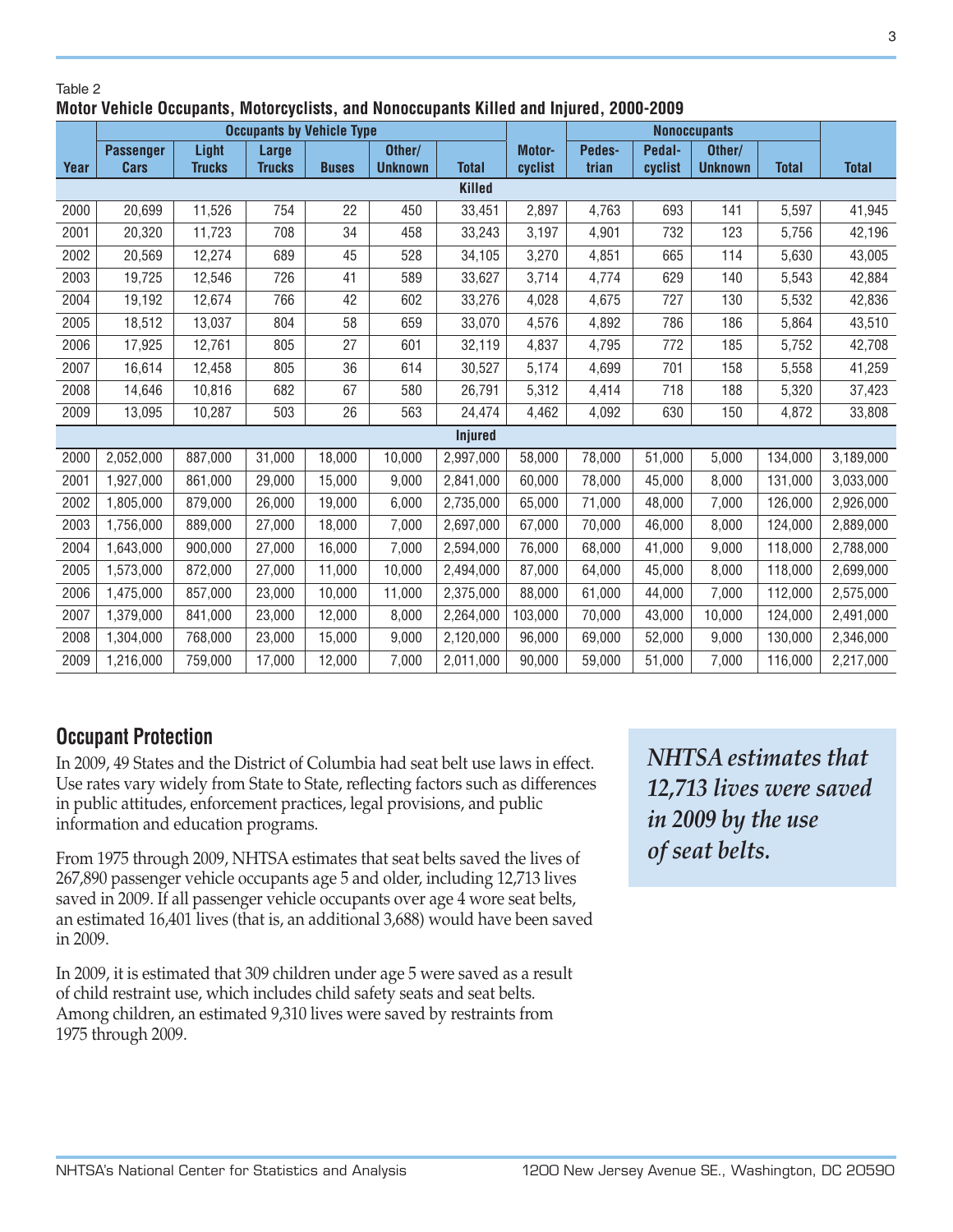In 2009, 31 percent of passenger car occupants and 35 percent of light-truck occupants involved in fatal crashes were unrestrained.

# **Important Safety Information**

Children in rear-facing child safety seats should not be placed in the front seat of cars equipped with passenger-side frontal air bags. The impact of a deploying air bag striking a rear-facing child safety seat could result in injury to the child. NHTSA also recommends that children age 12 and under sit in the rear seat away from the force of a deploying frontal air bag.

*Alcohol-impaireddriving fatalities fell to 10,839 in 2009 – 32 percent of all traffic fatalities for the year.* In fatal crashes, 77 percent of passenger vehicle occupants who were totally ejected from vehicles were killed. Seat belts are effective in preventing total ejections: only 1 percent of the occupants reported to have been using restraints were totally ejected, compared with 31 percent of the unrestrained occupants.

Table 3 shows belt use for passenger vehicle occupants for 2009 compared to belt use in 2000.

### Table 3 **Restraint Use Rates for Passenger Vehicle Occupants in Fatal Crashes, 2000 and 2009**

|                         | <b>Restraint Use Rate (Percent)</b> |      |  |  |  |
|-------------------------|-------------------------------------|------|--|--|--|
| <b>Type of Occupant</b> | 2000                                | 2009 |  |  |  |
| <b>Drivers</b>          | 61                                  | 69   |  |  |  |
| All Passengers          | 53                                  | 64   |  |  |  |
| <b>Front Seat</b>       | 60                                  | 70   |  |  |  |
| Rear Seat               | 50                                  | 62   |  |  |  |
| 4 Years Old and Younger | 76                                  | 86   |  |  |  |
| 5 Years Old and Older   | 51                                  | 62   |  |  |  |
| All Occupants           | 58                                  | 67   |  |  |  |

## **Alcohol**

Drivers are considered to be alcohol-impaired when their blood alcohol concentration (BAC) is .08 grams per deciliter  $(g/dL)$  or higher. Thus, any fatality occurring in a crash involving a driver with a BAC of .08 or higher is considered to be an alcohol-impaired-driving fatality. The term "driver" refers to the operator of any motor vehicle, including a motorcycle.

In 2009, there were 10,839 alcohol-impaired-driving fatalities. This is a decrease of 7.4 percent compared to 2008 (11,711), and it represents an average of one alcohol-impaired-driving fatality every 48 minutes.

The 10,839 alcohol-impaired-driving fatalities in 2009 (32% of total traffic fatalities) represent a 19-percent decrease from the 13,324 alcohol impaireddriving fatalities reported in 2000 (32% of the total).

Over 1.48 million drivers were arrested in 2008 for driving under the influence of alcohol or narcotics (FBI's Uniform Crime Report, 2008). This is an arrest rate of 1 for every 141 licensed drivers in the United States (based on 2008 figures).

In fatal crashes in 2009, 29 percent of motorcycle riders had a BAC level of .08 g/dL or higher, as compared with 23 percent for drivers of light trucks, 23 percent for passenger car drivers, and 2 percent for drivers of large trucks.

In fatal crashes in 2009, the highest percentages of drivers with BAC levels of .08 g/dL or higher were recorded for drivers 21 to 24 years old (35%), followed by ages 25 to 34 (32%) and 35 to 44 (26%).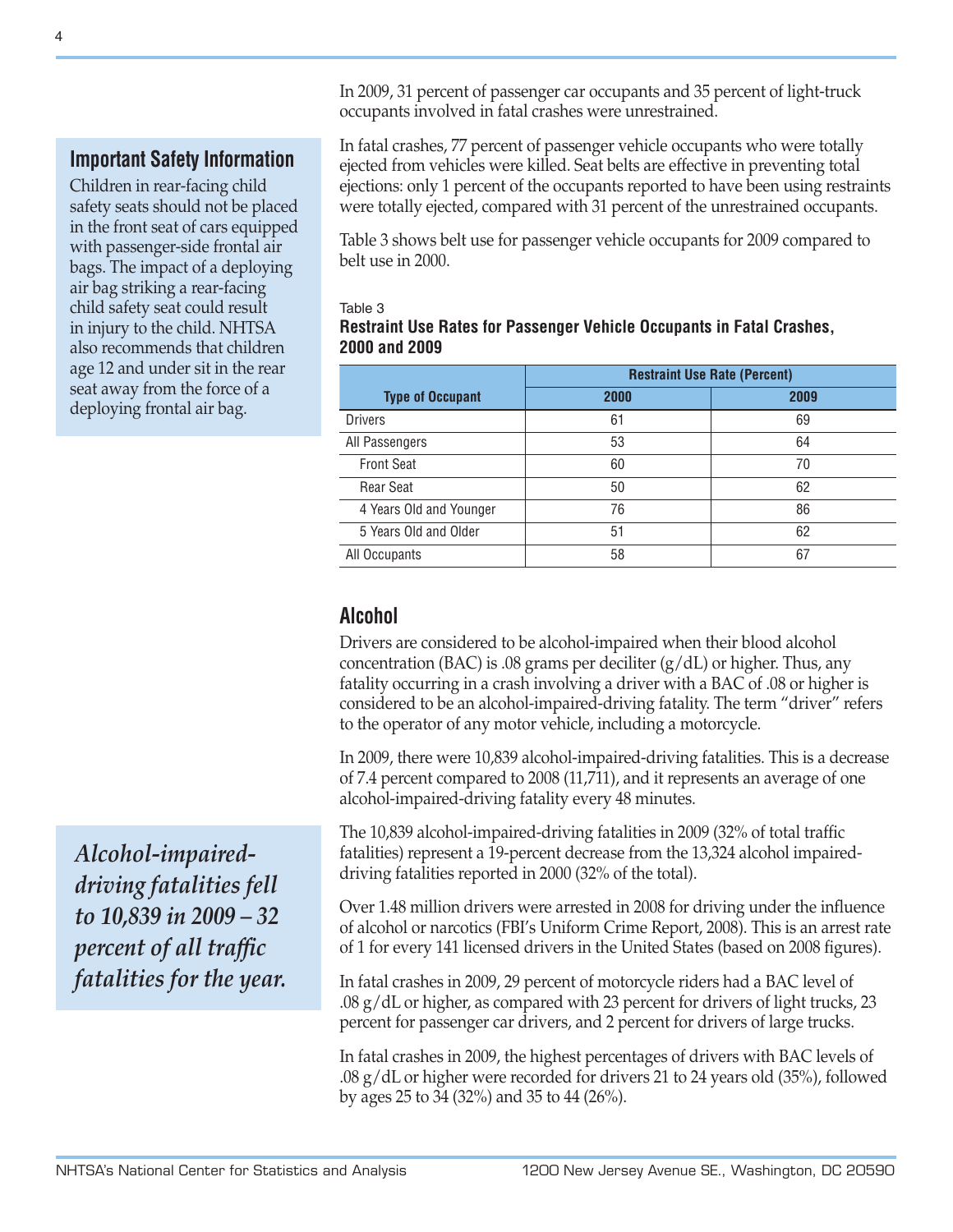### Figure 1 **Drivers With BAC Levels of .08 or Higher Involved in Fatal Crashes by Age Group, 2009**



*The highest percentage of drivers in fatal crashes who had BAC levels of .08 g/dL or higher was for drivers 21 to 24 years old.*

Drivers with a BAC of .08 g/dL or higher involved in fatal crashes were eight times more likely to have a prior conviction for driving while impaired (DWI) than were drivers with no alcohol (8% and 1%, respectively).

### Figure 2

### **Previous Driving Records of Drivers Involved in Fatal Traffic Crashes by BAC, 2009**



*Drivers with a BAC level of .08 or higher in fatal crashes were eight times more likely to have a prior conviction for driving while impaired than were drivers with no alcohol.*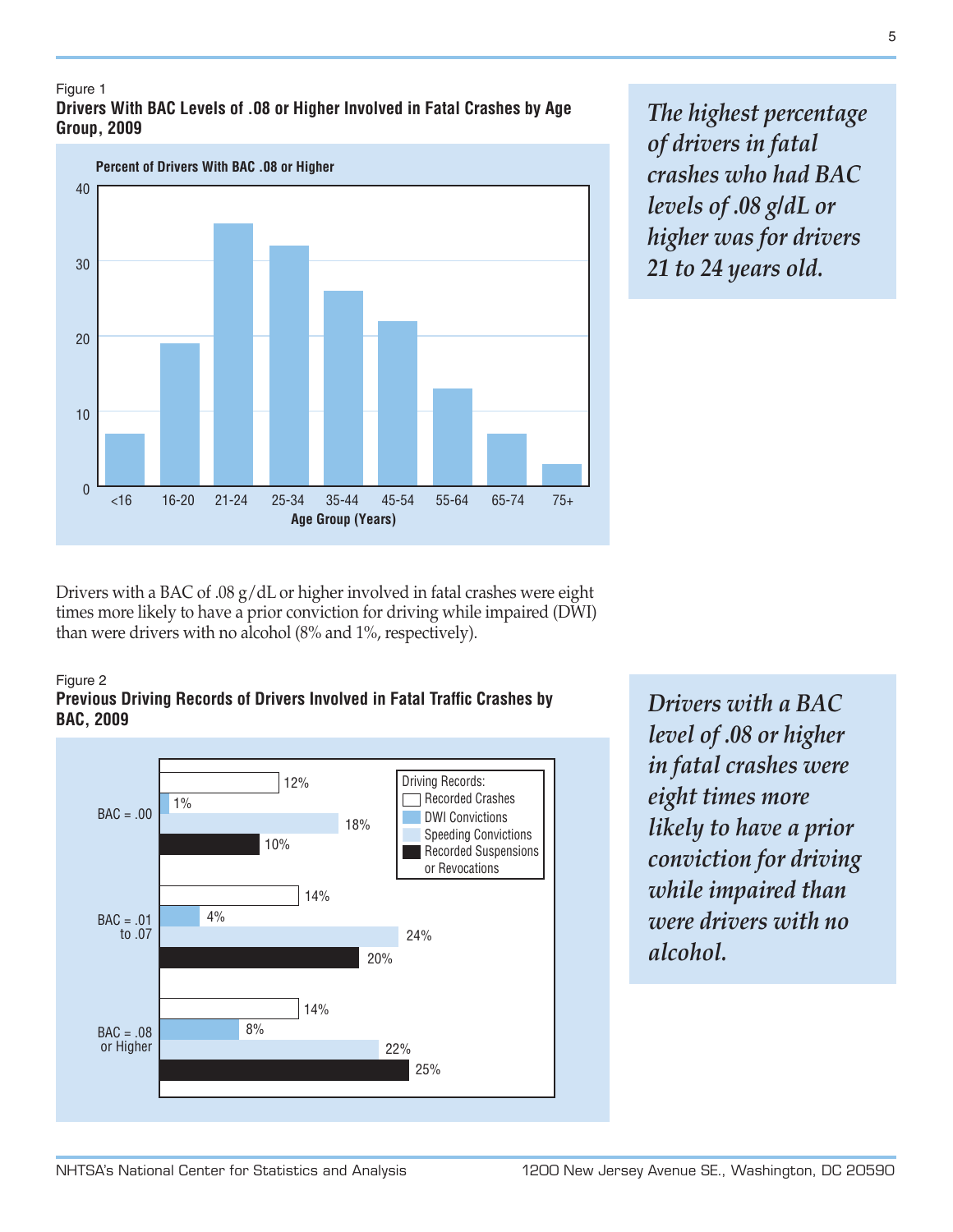# **Speeding**

NHTSA considers a crash to be speeding-related if the driver was charged with a speeding-related offense or if an officer indicated that racing, driving too fast for conditions, or exceeding the posted speed limit was a contributing factor in the crash.

#### Table 4

|           | <b>Fatalities in Motor Vehicle Traffic Crashes by Speeding Involvement,</b> |
|-----------|-----------------------------------------------------------------------------|
| 2000-2009 |                                                                             |

|      | <b>Speeding</b> |                | <b>Not Speeding</b> |                |  |  |  |
|------|-----------------|----------------|---------------------|----------------|--|--|--|
| Year | <b>Number</b>   | <b>Percent</b> | <b>Number</b>       | <b>Percent</b> |  |  |  |
| 2000 | 12,552          | 30             | 29,393              | 70             |  |  |  |
| 2001 | 12.924          | 31             | 29,272              | 69             |  |  |  |
| 2002 | 13,799          | 32             | 29,206              | 68             |  |  |  |
| 2003 | 13,499          | 31             | 29,385              | 69             |  |  |  |
| 2004 | 13,291          | 31             | 29,545              | 69             |  |  |  |
| 2005 | 13,583          | 31             | 29,927              | 69             |  |  |  |
| 2006 | 13,609          | 32             | 29,099              | 68             |  |  |  |
| 2007 | 13,140          | 32             | 28,119              | 68             |  |  |  |
| 2008 | 11,767          | 31             | 25,656              | 69             |  |  |  |
| 2009 | 10,591          | 31             | 23,217              | 69             |  |  |  |

For drivers involved in fatal crashes, young males are the most likely to be speeding. In 2009, 39 percent of the 15- to 20-year-old male drivers who were involved in fatal crashes were speeding at the time of the crash.

Speeding is one of the most prevalent factors contributing to traffic crashes. In 2009, speeding was a contributing factor in 31 percent of all fatal crashes, and 10,591 lives were lost in speeding-related crashes.

Figure 3



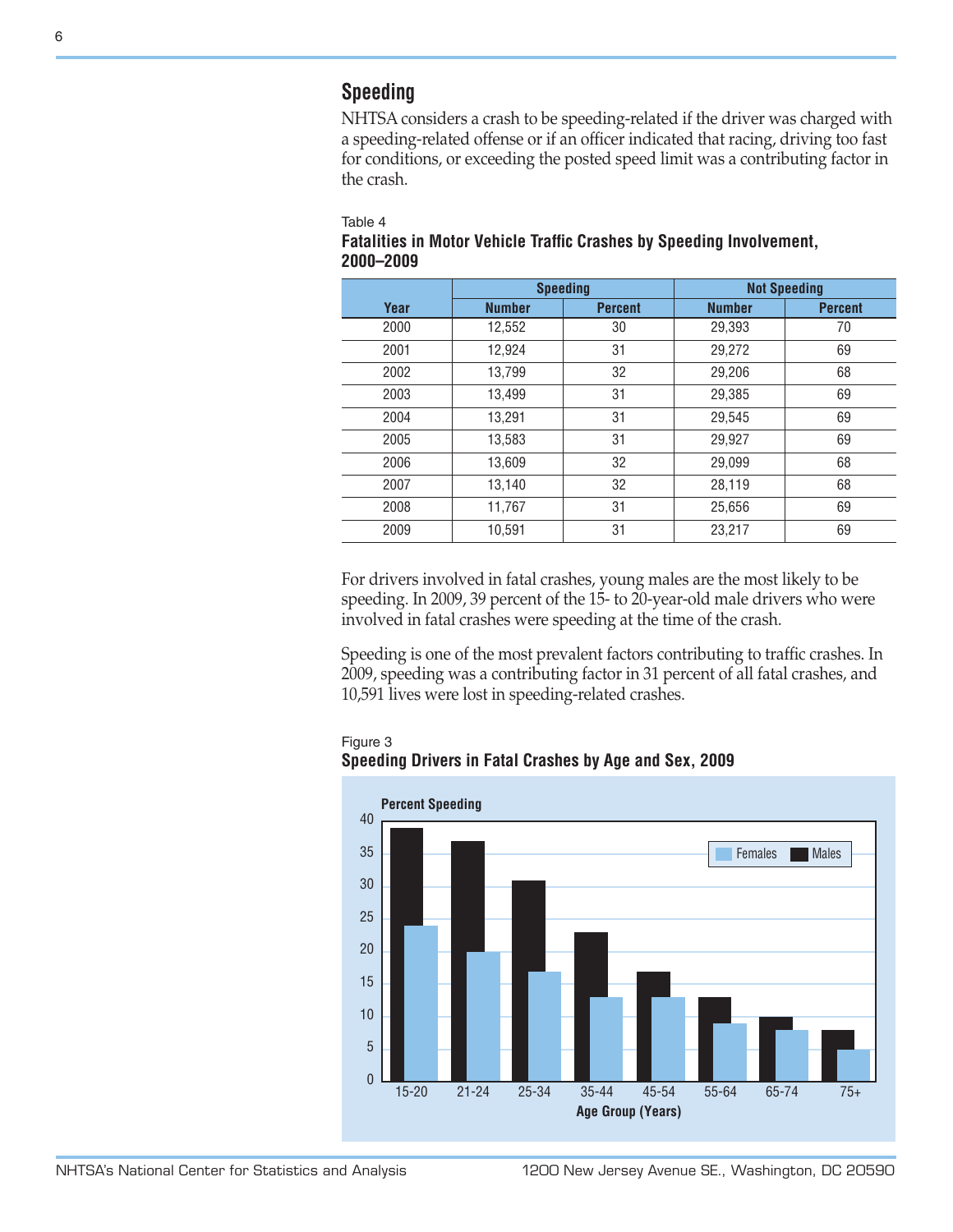In 2009, 88 percent of speeding-related fatalities occurred on roads that were not Interstate highways.

Alcohol involvement was prevalent for drivers who were speeding in fatal crashes in 2009. Forty-three percent of the drivers who were speeding in fatal crashes in 2009 had a BAC level of .08 g/dL or higher, compared with only 17 percent for drivers who were not speeding.

### Figure 4 **Percentage of All Drivers in Fatal Crashes by Speeding Involvement and BAC Level, 2009**

90 80 Speeding Not Speeding 80 70 60 **Percent of Drivers Percent of Drivers** 50 50 43 40 30 17 20 10  $6 \overline{4}$ 0 .00 .08+ .01-.07 **BAC Level (g/dL)**

*In 2009, 88 percent of speeding-related fatalities occurred on roads that were not Interstate highways.*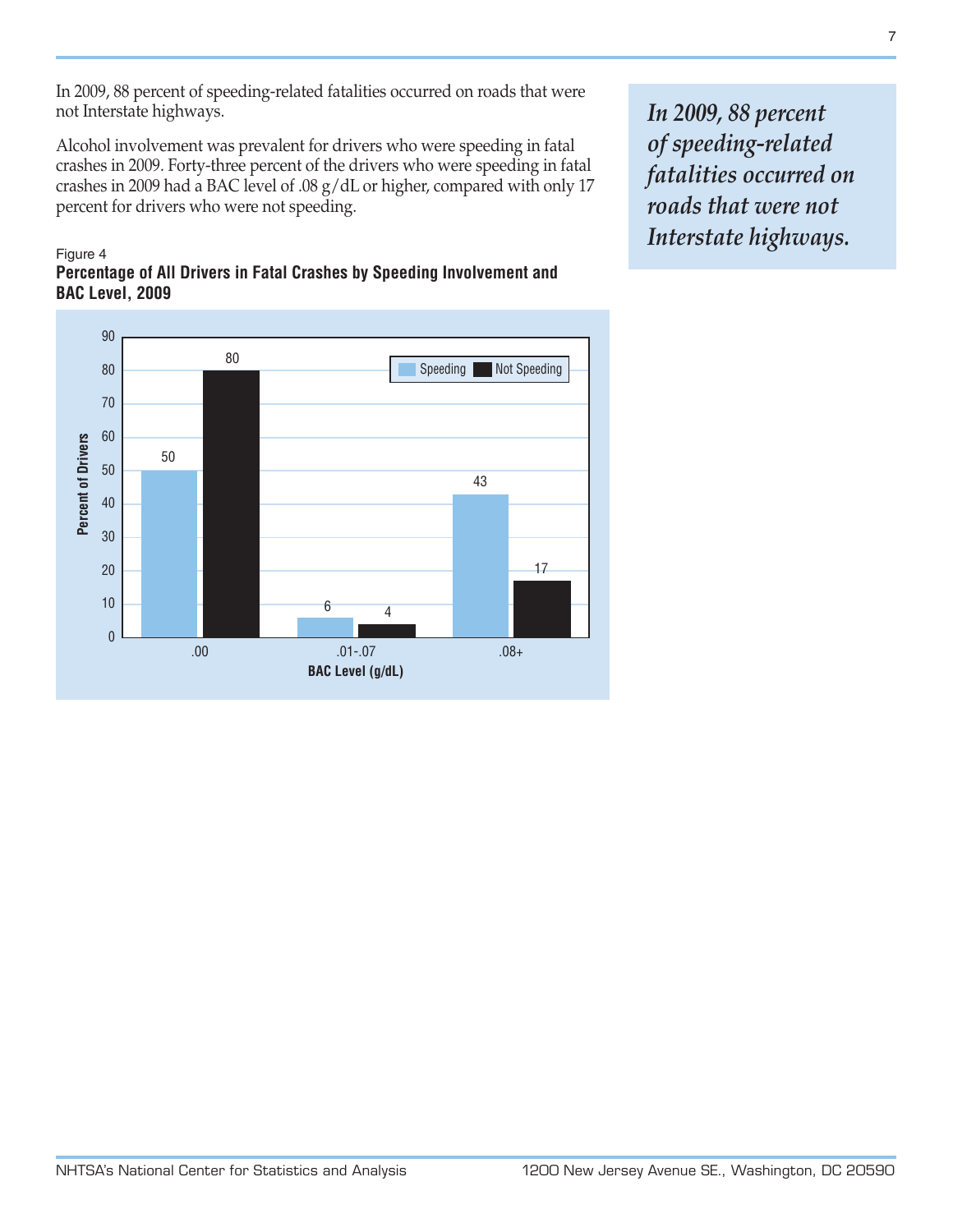# *In fatal crashes, 35 percent of motorcycle riders were speeding.*

In 2009, 35 percent of all motorcycle riders involved in fatal crashes were speeding, as compared to 23 percent for passenger car drivers, 19 percent for light-truck drivers, and 7 percent for large-truck drivers.

### Figure 5

**Speeding, Alcohol-Impaired, and Failure to Use Restraints Among Drivers Involved in Fatal Crashes by Vehicle Type, 2009**



Note: Among large-truck drivers, speeding and alcohol-impairment; as well as speeding, alcohol-impairment, and failure to use restraints was less than 0.5 percent.

*Per vehicle mile traveled in 2008, motorcyclists were 39 times more likely than passenger vehicle occupants to die in a motor vehicle traffic crash.*

# **Motorcycles**

The 4,462 motorcyclist fatalities in 2009 accounted for 13 percent of all traffic fatalities for the year. An additional 90,000 motorcyclists were injured.

Per vehicle mile traveled in 2008, motorcyclists were 39 times more likely than passenger vehicle occupants to die in a motor vehicle traffic crash and 9 times more likely to be injured (motorcycle VMT data is not available for 2009).

In 2009, 43 percent of fatally injured motorcycle riders and 57 percent of fatally injured motorcycle passengers were not wearing helmets at the time of the crash.

More than one-fifth of motorcycle riders (22%) involved in fatal crashes in 2009 were driving the vehicles with invalid licenses at the time of the collision.

The percentage of motorcycle riders involved in fatal crashes in 2009 who had BAC levels of .08  $g/dL$  or higher  $-29$  percent — was higher than for any other type of motor vehicle driver (as shown in Figure 5).

NHTSA estimates that helmets saved the lives of 1,483 motorcyclists in 2009. If all motorcyclists had worn helmets, an additional 732 lives could have been saved.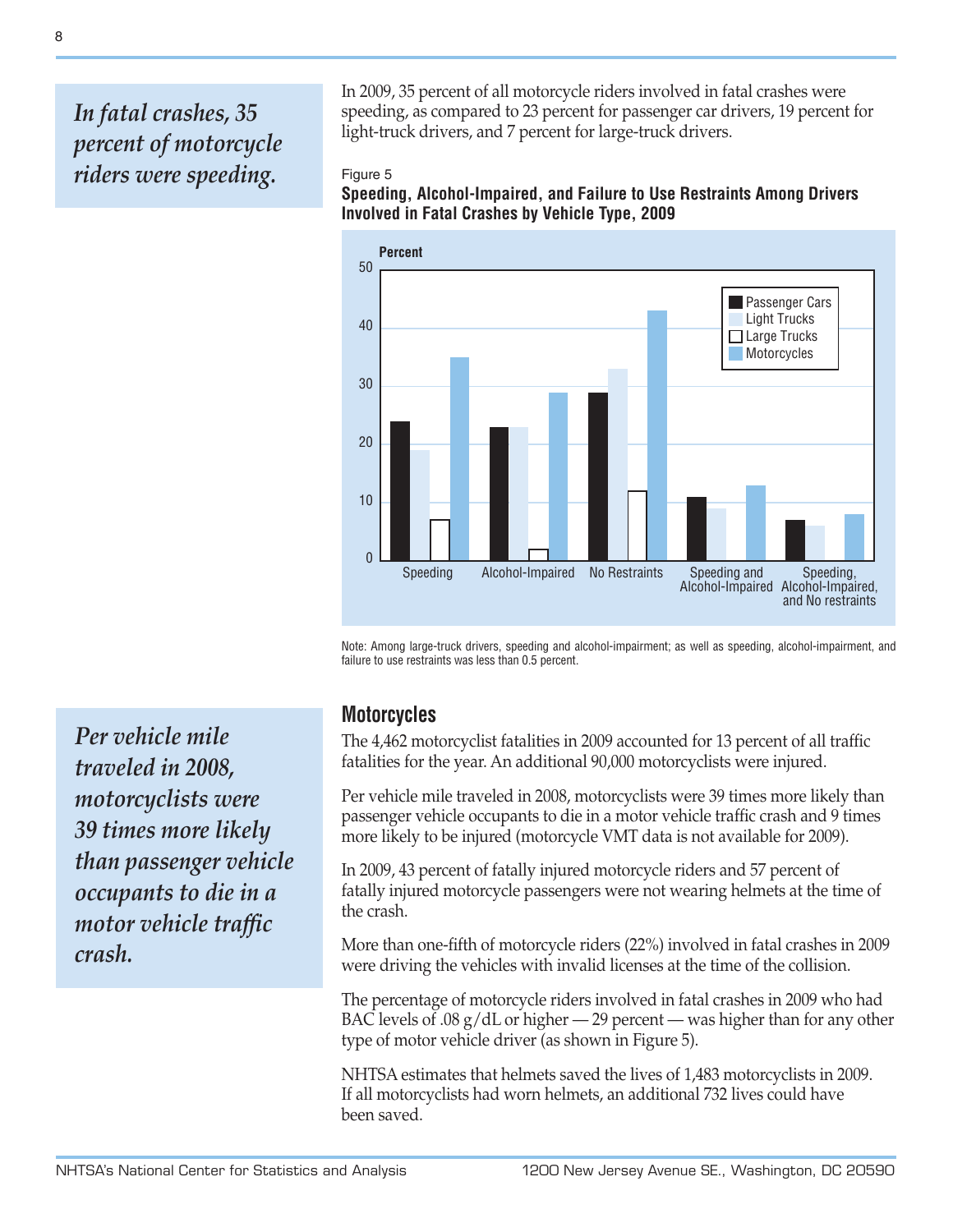9

*Ten percent of all motor vehicle traffic fatalities in 2009 involved large trucks.*

*Twenty-seven percent of all passenger vehicle occupants killed were ejected from the vehicle.*

*Fifty-three percent of the passenger vehicle occupants killed in traffic crashes in 2009 were unrestrained.*

# **Large Trucks**

In 2009, 10 percent (3,380) of all the motor vehicle traffic fatalities involved large trucks (gross vehicle weight rating greater than 10,000 pounds).

Of the fatalities that resulted from crashes involving large trucks, 75 percent were occupants of other vehicles, 15 percent were occupants of large trucks, and 10 percent were nonoccupants.

### Table 5 **Persons Killed and Injured in Crashes Involving Large Trucks, 2009**

|         |                                                                         | <b>Number</b> | <b>Percentage of Total</b> |
|---------|-------------------------------------------------------------------------|---------------|----------------------------|
| Killed  | <b>Occupants of Large Trucks</b>                                        | 503           | 15                         |
|         | in Single-Vehicle Crashes                                               | 337           | 10                         |
|         | in Multiple-Vehicle Crashes                                             | 166           | 5                          |
|         | Occupants of Other Vehicles in Crashes<br><b>Involving Large Trucks</b> | 2,551         | 75                         |
|         | Nonoccupants (Pedestrians,<br>Pedalcyclists, etc.)                      | 326           | 10                         |
|         | <b>Total</b>                                                            | 3,380         | 100                        |
| Injured | Occupants of Large Trucks                                               | 17,000        | 22                         |
|         | in Single-Vehicle Crashes                                               | 7,000         | 10                         |
|         | in Multiple-Vehicle Crashes                                             | 9,000         | 13                         |
|         | Occupants of Other Vehicles in Crashes<br><b>Involving Large Trucks</b> | 56,000        | 76                         |
|         | Nonoccupants (Pedestrians,<br>Pedalcyclists, etc.)                      | 1,000         | $\overline{2}$             |
|         | <b>Total</b>                                                            | 74,000        | 100                        |
|         |                                                                         |               |                            |

Large trucks accounted for 7 percent of all vehicles involved in fatal crashes and 3 percent of all vehicles involved in injury and property-damage-only crashes in 2009.

Three-quarters (74%) of the large trucks involved in fatal crashes in 2009 collided with other motor vehicles in transport.

# **Passenger Vehicles**

In 2009, 23,382 passenger vehicle occupants were fatally injured, accounting for 81 percent of all occupant fatalities (passenger cars 45%, light trucks 36%). Light trucks consist of SUVs, pickups, and vans. An additional 1,976,000 passenger vehicle occupants were injured, representing 94 percent of all occupants injured (passenger cars 58%, light trucks 36%).

In 2009, 55 percent of passenger vehicle occupant fatalities occurred in vehicles that sustained frontal damage.

Ejection from the vehicle accounted for 27 percent of all passenger vehicle occupant fatalities. The ejection rate for occupants of passenger cars in fatal crashes was 19 percent and for light trucks was 37 percent.

More than half (53%) of the passenger vehicle occupants killed in traffic crashes in 2009 were unrestrained.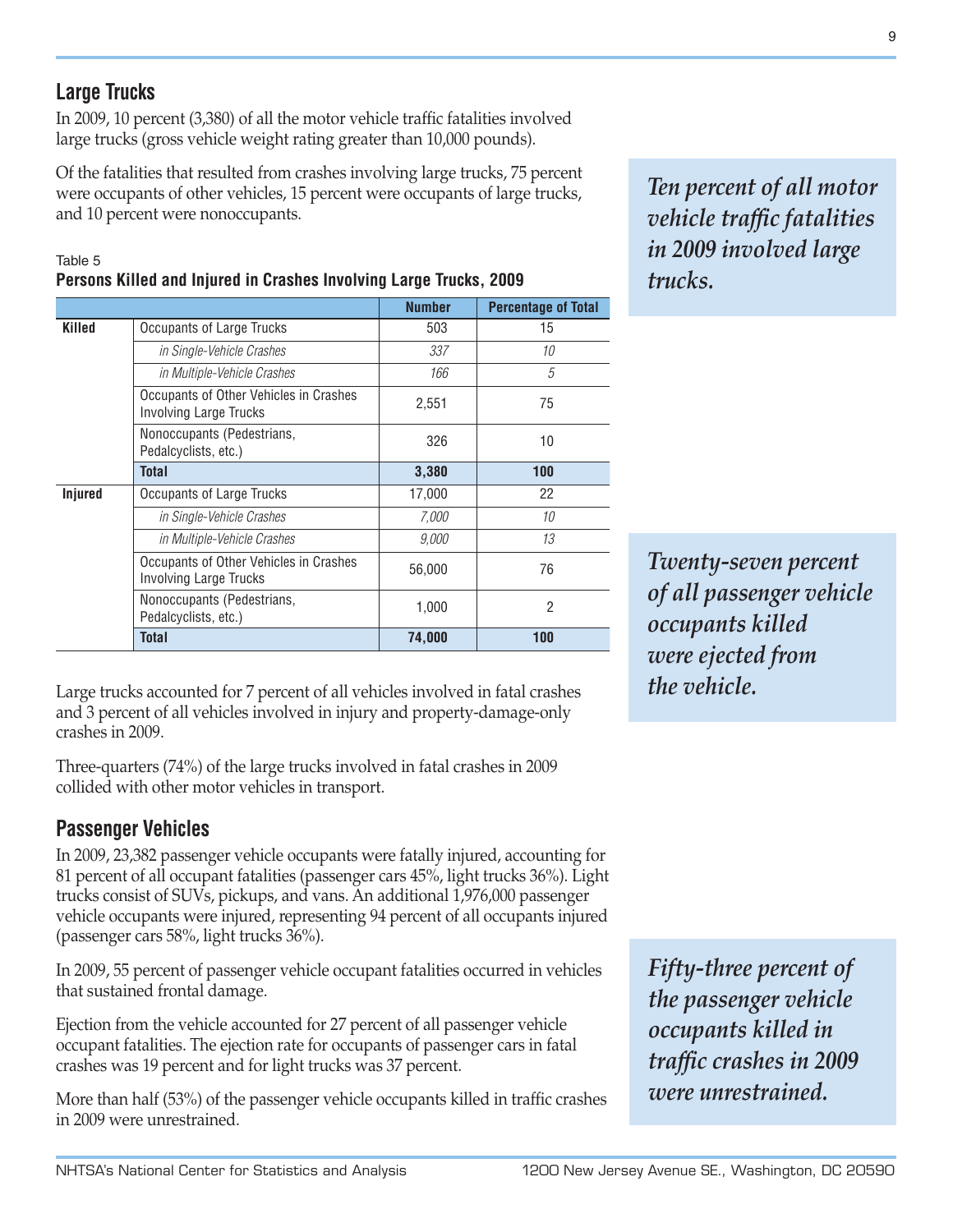SUVs had the highest rollover involvement rate of any vehicle type in fatal crashes — 32 percent, as compared with 28 percent for pickups, 17 percent for vans, and 16 percent for passenger cars.

Figure 6 **Fatalities in Traffic Crashes, 2000 and 2009**



*In 2009, older people (65+) made up 16 percent of all traffic fatalities and 19 percent of all pedestrian fatalities.*

# **Older Population**

In 2009, 13 percent (about 40 million) of the total U.S. resident population were people age 65 and older.

In 2009, 187,000 older individuals (65+) were injured in traffic crashes, accounting for 8 percent of all the people injured in traffic crashes during the year. Older individuals made up 16 percent of all traffic fatalities, 15 percent of all vehicle occupant fatalities, and 19 percent of all pedestrian fatalities.

The percentage of older drivers involved in fatal crashes in 2009 who had BAC levels of .08 g/dL or higher (5%) was lower than for any other group of adult drivers.

In two-vehicle fatal crashes involving an older driver and a younger driver (64 and below), the vehicle driven by the older person was 1.7 times as likely to be the one that was struck (58% and 34%, respectively). In 46 percent of these crashes, both vehicles were proceeding straight at the time of the collision. In 24 percent, the older drivers were turning left — 4 times more likely, compared to the younger drivers.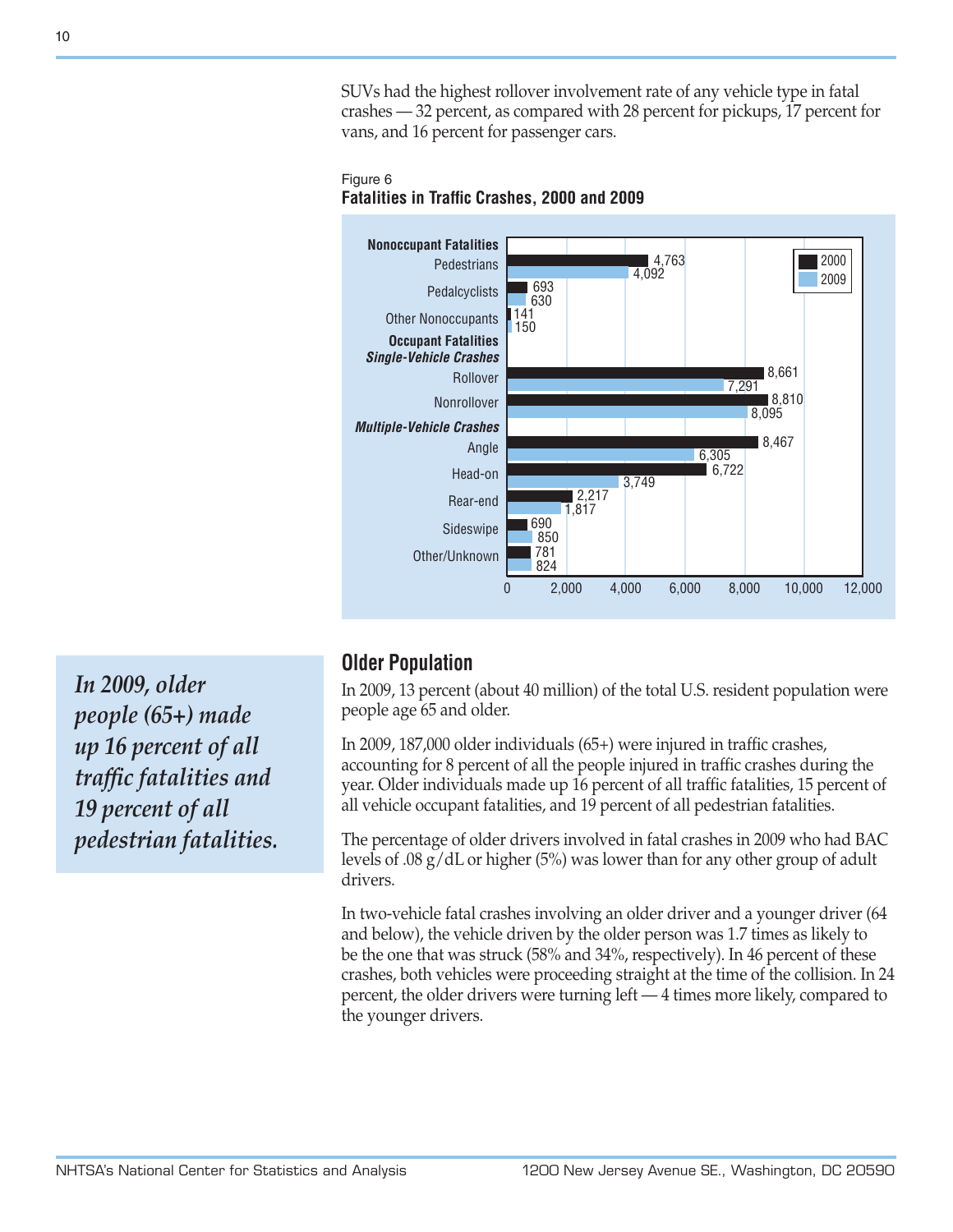# **Young Drivers**

In 2009, 5,148 15- to 20-year-old drivers were involved in fatal crashes — a 37-percent decrease from the 8,224 involved in 2000. Driver fatalities for this age group decreased by 35 percent between 2000 and 2009.

Of all (45,230) drivers involved in fatal crashes, 11 percent (5,148) were young drivers, and of all (9,614,000) drivers involved in police-reported crashes, 14 percent (1,337,000) were young drivers.

In 2009, 33 percent of the young drivers (15 to 20 years old) who were killed in crashes had a BAC of .01 g/dL or higher; 28 percent had a BAC of .08 g/dL or higher.

Drivers are less likely to use restraints when they have been drinking. In 2009, 60 percent of the young drivers of passenger vehicles involved in fatal crashes who had been drinking were unrestrained. Of the young drivers who had been drinking and were killed in crashes, 70 percent were unrestrained.

# **Children**

In 2009, of the 33,808 traffic fatalities in the United States, the 14-and-younger age group accounted for 4 percent (1,314). This age group accounted for 3 percent (970) of all vehicle occupant fatalities, 8 percent (179,000) of all the people injured in motor vehicle crashes, and 7 percent (156,000) of all the vehicle occupants injured in crashes. During 2009, fatalities in this age group (1,314) decreased 3 percent from the 1,350 fatalities in 2008.

One-fifth (19%) of all children between the ages of 5 and 9 who were killed in motor vehicle traffic crashes were pedestrians. Among fatalities in children age 14 and younger, pedestrian fatalities accounted for 19 percent in 2009.

In 2009, a total of 1,314 children age 14 and younger were killed in motor vehicle traffic crashes. Of those 1,314 fatalities, 181 (14%) occurred in alcoholimpaired driving crashes. Out of those 181 deaths, half (92) were occupants of a vehicle with a driver who had a BAC level of .08 g/dL or higher. Another 27 children were pedestrians or pedalcyclists who were struck by drivers with a BAC of .08 g/dL or higher.

# **Pedestrians**

In 2009, 59,000 pedestrians were injured and 4,092 were killed in traffic crashes in the United States, representing 3 percent of all the people injured in traffic crashes and 12 percent of all traffic fatalities.

On average, a pedestrian is killed in a motor vehicle crash every 128 minutes, and one is injured every 9 minutes.

Alcohol involvement — either for the driver or the pedestrian — was reported in 48 percent of the traffic crashes that resulted in pedestrian fatalities. Of the pedestrians involved, 35 percent had BAC levels of .08 g/dL or higher. Of the drivers involved in these fatal crashes, only 13 percent had BAC levels of .08 g/ dL or higher. In 6 percent of the crashes, both the driver and the pedestrian had BAC levels of .08 g/dL or higher.

*In 2009, 11 percent of all the drivers involved in fatal crashes were between 15 and 20 years old.*

*Pedestrian fatalities in 2009 were 14 percent lower than in 2000.*